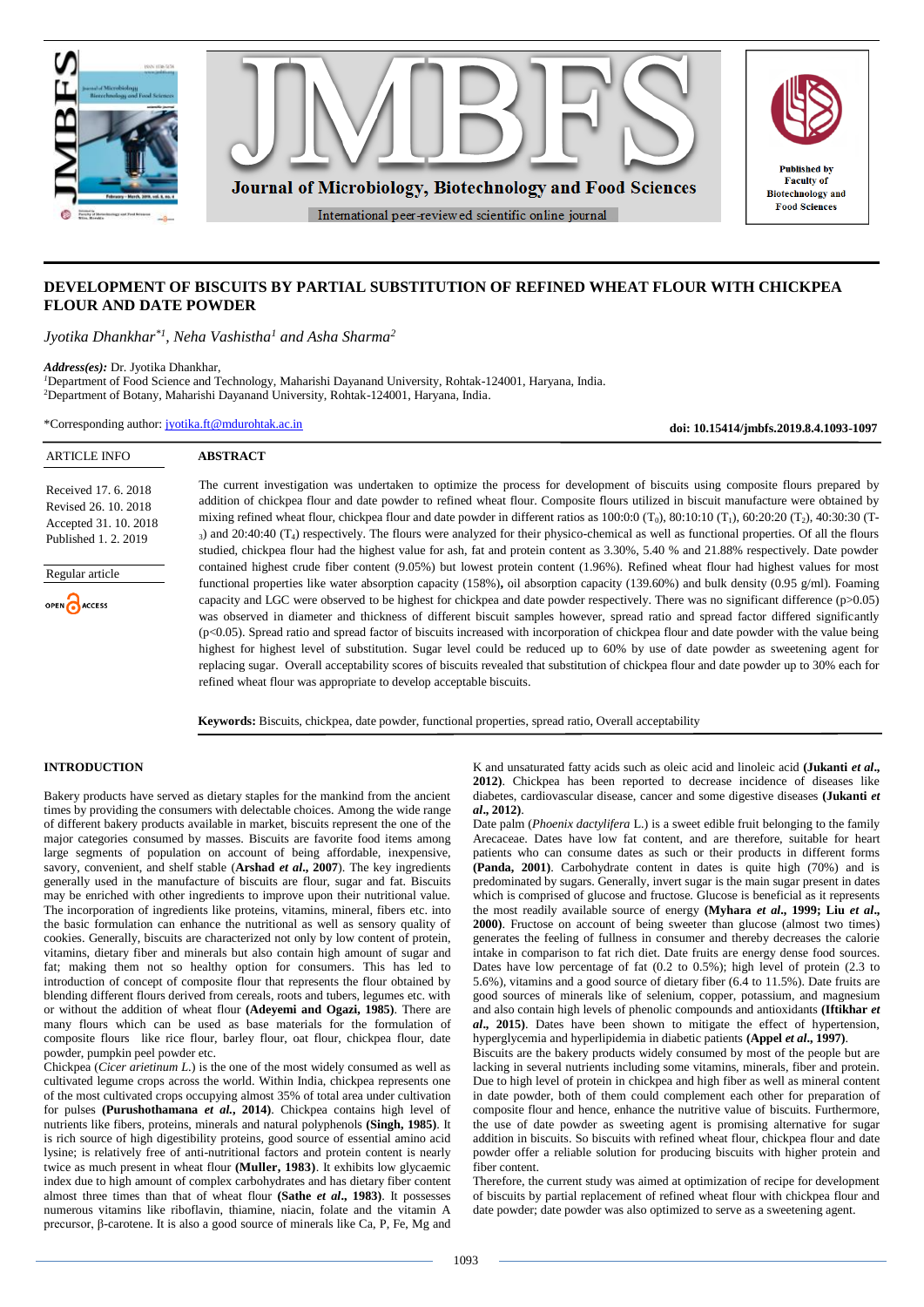## **MATERIALS AND METHODS**

Basic raw material required for preparation of biscuits viz., refined wheat flour, chickpea flour, sugar, fat, baking powder etc., were purchased from local market in Rohtak. Dried dates were purchased from local market and cleaned; further dried in oven for 6-7 hours at 60℃. After cooling dried dates were ground and passed through 20 mm mesh sieve to obtain fine powder.

## **Preparation of composite flours**

Composite flour was prepared in five compositions  $(T_0$  to  $T_4$ ) with refined wheat flour, chickpea flour and date powder in the ratio of 100:0:0, 80:10:10, 60:20:20, 40:30:30 and 20:40:40 respectively.

## **Preparation of biscuits**

Biscuits were prepared as per standardized formulation with slight modification **(Vatsala and Haridis Rao, 1990)**. A known weight of flour (100 g) and baking powder (1.5 g) were taken for dough preparation. It was mixed with fat and sugar and required amount of water was added until smooth dough was obtained. In the formulation of partially substituted biscuits, date powder was substituted for sugar in the proportionate amount. The dough was rolled out with rolling pin into flat base having 10 mm thickness and shaped into round form of 5cm in diameter with a cutter. The biscuits were baked in laboratory oven at 180℃ for 30 minutes. Biscuits were afterwards taken out of oven, cooled & kept in an air tight package for further studies.

## **Analytical methods**

The crude protein in the samples of flour and cookies was estimated according to Kjeldhal nitrogen estimation as described in AACC method **(2000)**. Moisture content was estimated in flour sample and cookies using AOAC method **(1999)**. The ash content was calculated as per AOAC method **(2000)** and crude fiber was estimated as per AOAC standard method **(1995)**.

## **Functional properties of flour**

## **Water and oil absorption capacity of flour**

The water and oil absorption capacities (WAC and OAC) were evaluated as per method given by **Sosulski** *et al***. (1976)**. Different flour samples were weighed accurately (1 g) each in separate weighing dishes and made into suspensions by mixing with  $10$  ml (V<sub>1</sub>) of distilled water or refined soybean oil. Suspensions were aged for 30 min and centrifuged at 2200 g for 10 min. After centrifugation, the supernatant was poured into a 10 ml graduated cylinder, and the volume was noted as  $(V_2)$ . Water absorption was evaluated as ml of water bound per gram flour and was expressed as percentage of water bound by flour sample.

WAC 
$$
(\%)
$$
 = 
$$
\frac{V1 - V2 \times 100}{weight \space of Sample}
$$
 $(1)$ 

Oil absorption capacity was evaluated as ml of oil bound per gram flour. The absorbed oil was expressed as the percentage of oil bound by sample.

OAC (%) = 
$$
\frac{V1 - V2 \times 100}{weight \text{ of Sample}}
$$

$$
(2)
$$

## **Bulk density of flour**

The bulk density of flour was determined as per **Okaka and Potter (1977)** method. 50 g of each flour sample was filled in a 100 ml graduated cylinder and tapped for specified number of times (20-30). The volume finally attained after the tapings was noted and bulk density was determined as weight per unit volume of sample.

## **Swelling capacity (SC) and water solubility index (WSI)**

The swelling power of samples was determined by the method **Schoch (1964)**. 15 ml of distilled water was mixed with 1g of each flour sample and shaken to form suspension. Suspensions formed were then kept in water-bath at 80ºC for 30 min and then submitted to centrifugation at 3000 rpm for 10 min.

Swelling capacity = weight of sediment x 100 weight of flour−weight of dried solids in supernatent  $(3)$ 

# **Foaming capacity and foaming stability of flour**

Foaming capacity and foaming stability were estimated according to **Narayana and Narasinga Rao (1982)**. 50 ml distilled water was mixed with 1 g of sample in a graduated cylinder at 30±20ºC and vortexed for 5 min to cause foaming.

## **Least gelation concentration**

**Coffman and Garcia (1977)** method with slight modification was used for determination of least gelation concentration. Different flour dispersions of 2, 4, 6, 8, 10, 12, 14, 16, 18, 20, 22 and 30, 32, 34% (w/v) were made with 5 ml of distilled water and incubated at 90°C for 1 h in a water bath. Samples were then cooled under tap water and left undisturbed for 2 h at 10±20°C.

## **Physical analysis**

Diameter was calculated by placing three biscuits side by side and rotating them 90º. The diameter was again measured for three biscuits (cm) and mean value was obtained. Thickness was evaluated by keeping 3 biscuits one over another and recording the mean value of such two observations. Spread ratio was determined by dividing mean diameter value of biscuits by mean thickness of biscuits. Weight of biscuits was calculated as average weight of four biscuits weighed individually.

## **Sensory analysis**

Sensory analysis of biscuits was done by a group of 8 semi trained members with a 9-point hedonic scale in accordance with **Ranganna (1986)**. The biscuits were analysed for their flavor, color, appearance, texture and overall acceptability.

#### **Statistical analysis**

Statistical analysis of data was carried out using one-way analysis of variance (ANOVA) with three replications in a randomized block design. Statistical analysis was performed with the help of OPSTAT software version OPSTAT 1.exe (Hisar, India).

### **RESULTS AND DISCUSSION**

#### **Proximate composition of raw flour samples**

The statistical data on proximate composition of refined wheat flour, chickpea flour and date powder are presented in Table 1. It is evident from table, values of various parameters studied for different flours used as base material in biscuit preparation varied significantly ( $p$ <0.05). The value for ash content was highest in chickpea flour (3.30%) while refined wheat flour displayed the lowest value (0.3%). **Hefnawy** *et al.* **(2012)** also observed similar ash content in chickpea flour (3.4%). However, **Osorio-Diaz** *et al.* **(2008)** observed lower values for the same (2.7 %). Fat content (5.81%) was highest in chickpea flour (5.40%) and lowest in date powder (0.50%). **Jagannadham** *et al.* **(2014)** reported higher value of fat content for chickpea flour and **El-Sharnouby** *et al.* **(2012)** reported similar value for date powder (0.40%). The crude fibre content was highest in date powder (9.05%) and lowest in refined wheat flour (1.25%). Similar results were obtained by **El-Sharnouby** *et al.* **. (2012)**. The highest value for protein content was observed in chickpea flour (21.88%) while date powder contained lowest protein content (1.96%). The observed values of protein are in agreement with the values obtained by **Demir** *et al.* **(2010)** for chickpea flour (21.88%) while **Ma** *et al***. (2011)** reported higher content for dehulled desi chickpea flour (24.47 %). The carbohydrate content was observed highest for date powder (74.98%), followed by refined wheat flour (74.71%) and lowest for chickpea flour (58.77%). Therefore, it seems logical to supplement refined wheat biscuits with chickpea flour and date powder to increase the nutritional value of biscuits.

| Parameters         | <b>RWF</b>        | СP                | DP               |
|--------------------|-------------------|-------------------|------------------|
| Ash $(%)$          | $0.30 \pm 0.14a$  | $3.30\pm0.14c$    | $2.30\pm0.14b$   |
| Moisture $(\%)$    | $12.20 \pm 0.84c$ | $8.16 \pm 0.02a$  | $11.20 \pm 0.56$ |
| Fat $(\%)$         | $1.75 \pm 0.07$ b | $5.40\pm0.56c$    | $0.50 \pm 0.14a$ |
| Crude fiber $(\%)$ | $1.25 \pm 0.21a$  | $2.50 \pm 0.14$   | $9.05 \pm 0.21c$ |
| Protein $(\%)$     | $9.84 \pm 0.93$ b | $21.87 \pm 0.62c$ | $1.96 \pm 0.30a$ |
| Carbohydrate (%)   | $74.71 \pm 0.15b$ | 58.77±0.93a       | 74.98±0.79c      |

**Legend:** Where, RWF= Refined wheat flour, CP= Chickpea flour, DP Date powder. The values are average of triplicate analysis with  $\pm$  SD. Mean values having different superscript in a row are significantly different ( $p<0.05$ ).

#### **Functional properties of flour**

The statistical data regarding functional properties of refined wheat flour, chickpea flour and date powder are presented in Table 2.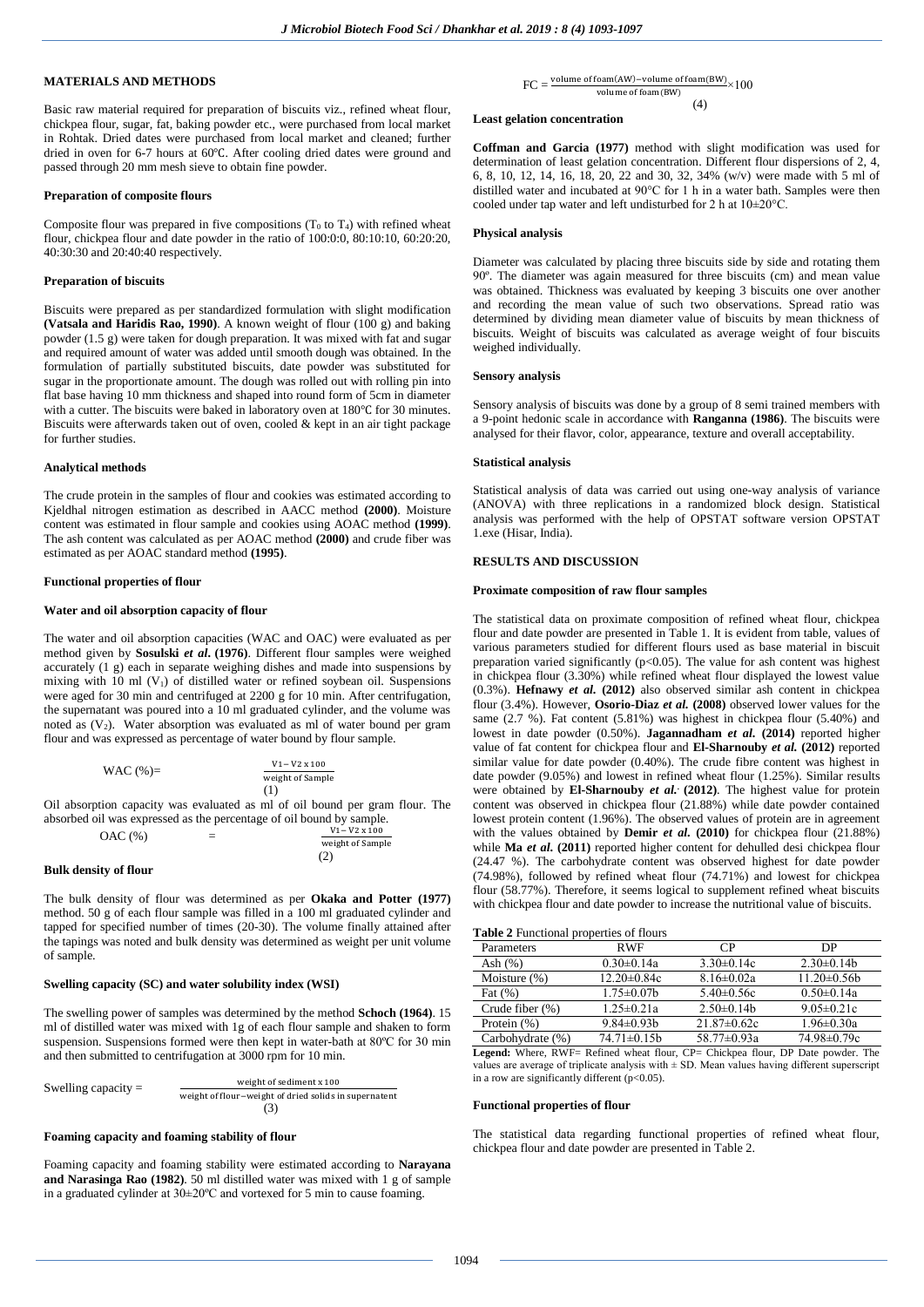| <b>Table 2</b> Functional properties of flours |                                |                               |                               |  |  |
|------------------------------------------------|--------------------------------|-------------------------------|-------------------------------|--|--|
| <b>Properties</b>                              | RWF                            | <b>CP</b>                     | DP                            |  |  |
| WAC(%)                                         | $158.05 \pm 3.32$ <sup>c</sup> | $114.60 \pm 20.50^{\circ}$    | 89.80±14.14 <sup>a</sup>      |  |  |
| OAC(%)                                         | $139.60 \pm 0.70$ <sup>c</sup> | $127.25 \pm 2.33^b$           | $112.80 \pm 1.55^{\text{a}}$  |  |  |
| BD(g/ml)                                       | $0.95 \pm 0.04$ °              | $0.73 \pm 0.035^b$            | $0.69 \pm 0.04$ <sup>a</sup>  |  |  |
| SC(%)                                          | $8.30 \pm 0.14$ °              | $4.71 \pm 0.077$ <sup>a</sup> | $6.46 \pm 0.35^{\rm b}$       |  |  |
| Solubility (%)                                 | $16.85 \pm 3.60^{\rm b}$       | $10.50 \pm 1.83$ <sup>a</sup> | $61.20 \pm 3.25$ <sup>c</sup> |  |  |
| FC(%)                                          | $14.54 \pm 0.17$ <sup>b</sup>  | $28.67 \pm 1.27$ °            | $6.75 \pm 0.65$ <sup>a</sup>  |  |  |
| FS(%)                                          | $92.65 \pm 0.09^{\rm b}$       | 97.81 $\pm$ 0.41 $\rm{c}$     | $87.72 \pm 1.50^{\mathrm{a}}$ |  |  |
| LGC(%)                                         | $20\pm1.26^b$                  | $14\pm1.05^{\rm a}$           | $28 \pm 1.83$ <sup>c</sup>    |  |  |

**Legend:**Where, RWF= Refined wheat flour, CP= Chickpea flour, DP= Date powder, WAC= Water absorption capacity, OAC= Oil absorption capacity, BD= bulk density, SC= Swelling capacity, FC= Foaming capacity, FS= Foaming stability, LGC= Least gelation concentration. The values are average of triplicate analysis with  $\pm$  SD. Mean values having different superscript in a row are significantly different ( $p<0.05$ ).

### **Water absorption capacity**

Water absorption capacity (WAC) signifies the amount of water absorbed by a sample when subjected to filtration and centrifugation. Water absorption capacity of flour is a critical function that governs the handling characteristics of flour, its machinability and suitability for use in variety of foods like dough, sausages, processed cheese, soups and bakery products **(Adeyeye and Aye, 1998)**. Water holding capacity differed significantly  $(p < 0.05)$  for all flour samples and values varied from 89.8% to 158%. Highest value was observed for refined wheat flour (158%) while lowest value was recorded for date powder (89.80%). Higher values of WAC in wheat flour could possibly be due to higher content of hydrophilic components such as protein and soluble fibers present in it. **Butt and Batool (2010)** attributed the difference in WAC of different flours to the protein concentration, conformational characteristics of protein, and the degree of interaction of protein with water. The relative surface distribution of hydrophilic amino acids and hydrophobic amino acids also affects the WAC of flours **(Kuntz, 1971)**. Other factors have also been ascribed in the previous studies to explain the higher level of WAC of flour like the level of damaged starch, level of amylose fraction and pentosan proportion present in sample **(Pauly** *et al***., 2013)**.

#### **Oil absorption capacity**

All the flours varied significantly  $(p<0.05)$  in their oil absorption capacity. The oil absorption capacity for refined wheat flour (139.60%) was recorded higher than chickpea flour (127.25%) and date powder (112.80%). Similar results were observed by **Sanjeewa** *et al.* **(2010)** for chickpea flour. It is evident from the results that the OAC of refined wheat flour was higher than other flours (date and chickpea) due to inclusion of lower fat levels upon increase of the proportion of other flours. Oil absorption capacity is an important characteristic in bakery products that influences mouth feel, flavor retention, palatability and shelf life of a product **(Aremu** *et al***., 2007)**. The essential component influencing OAC is protein as it contains both hydrophilic and hydrophobic amino acids which interact with lipids in food. The different values of OAC among different flours could be attributed to the variability in the levels of hydrophobic side chains of amino acids which possibly interact with the non polar side chain of the lipid moieties through hydrophobic interaction **(Jitngarmkusol** *et al***., 2008)**.

#### **Bulk density**

Bulk density of flour indicates the weight of a flour sample that can be contained in a fixed volume and is generally expressed as  $g/cm^3$  or g/ml. It is mainly governed by particle size, internal porosity, and spatial arrangement of particles in the container. This functional property of sample is significant in deciding its packaging requirements and material handling attributes.

| Table 3 Proximate composition of biscuits |  |
|-------------------------------------------|--|
|-------------------------------------------|--|

Of all the flour samples analyzed, highest value was noted for wheat flour (0.95) followed by chickpea flour (8.30) and date powder (0.69) respectively. Flours with high bulk densities are useful as stabilizers in processed foods **(Akubor and Badifu, 2004)**. Similar results to the present study were observed by **Jagannadham** *et al***. (2014)** for chickpea flour. Low bulk density is an important requirement in manufacture of infant and weaning foods **(Nicole** *et al***., 2010)**.

#### **Swelling capacity and solubility**

Statistical data reveals significant variation  $(p<0.05)$  among all the flour samples. Swelling capacity had highest value for refined wheat flour (8.35%) but lowest for chickpea flour (4.71%). Swelling power is related to hydration capacity of flour and is measured as weight of water occluded by swollen flour components when flour sample is soaked in water. The relatively higher value of swelling capacity recorded in refined wheat flour could be due to higher amount of soluble component like starch granules and hydrophilic fiber that are expected to bind sufficient amount of water and thereby contributes to increased swelling property. Starch is typically the main component governing the extent of swelling depending upon the variety and category of starch present in flour sample (**Schoch, 1964**). Similar results were observed by **Manickavasagan** *et al***. (2013)**. **Foaming capacity and foaming stability**

Foam capacity of sample signifies the extent of interfacial area that can be generated by the protein **(Fennema, 2000)**. Foam capacity varied significantly (p<0.05) among all the flour samples (Table 2) and ranged from 28.67% to 6.75%. Chickpea displayed the highest value (28.67%) and date powder showed lowest value (6.75%). Higher value recorded for the parameter in chickpea coincides with higher level of protein in chickpea. Flour with higher protein may be expected to show higher value for foam capacity as large air bubbles can be entrapped by thinner and viscoelastic film of protein, when air is whipped into protein suspension. Similar results to the present study were confirmed by **Jagannadham** *et al.* **(2014)** for chickpea flour and refined wheat flour.

The foam stability (FS) is described as the potency of protein to support itself against gravitational and mechanical forces $40$ . Foam stability followed a trend similar to FC with higher values recorded for chickpea flour and lowest for date powder. Similar results to the present study were confirmed by **Jagannadham** *et al***. (2014)** for chickpea flour and refined wheat flour. As soon as the air bubbles are formed, they tend to collapse and undergo leakage at a fast rate, consequently lowering the foam stability. The level of solubilized protein as well as the content of polar and non-polar lipids in a sample influences the foam stability of protein<sup>41</sup>. Also, foam stability is related to the amount of solubilized protein, and the amount of polar and non-polar lipids in a sample **(Zhou** *et al***., 2011)**.

## **LGC (Least gelation concentration)**

Least gelation concentration is referred to as that protein concentration at which gel is able to support itself without dropping off the inverted tube. The least gelation concentration varied significantly  $(p<0.05)$  for all flour samples. The value obtained of LGC was highest for date powder (28%) and lowest for chickpea flour (14%). Least gelation concentration (LGC) indicates the index of gelation capacity. The differences in the main constituents of the flour i.e. protein, carbohydrates and lipids; and the interaction that occurs between them eventually governs the difference in LGC of flours (**Sathe** *et al***., 1983**). Gelling ability of the protein ingredient follows an inverse relationship with LGC (Akintayo *et al.*, 1999).

#### **Proximate composition of biscuits**

Table 3 represents proximate composition of biscuits and shows significant difference  $(p<0.05)$  for most of parameters.

| <b>Table</b> 9 Froamling composition of biscuris |                               |                               |                               |                              |                               |
|--------------------------------------------------|-------------------------------|-------------------------------|-------------------------------|------------------------------|-------------------------------|
| <b>Properties</b>                                | T0                            |                               |                               |                              |                               |
| Ash $(\%)$                                       | $1.96 \pm 0.36^a$             | $3.18\pm0.22^{\rm b}$         | $3.83 \pm 0.15$ <sup>c</sup>  | $4.33 \pm 0.12$ <sup>d</sup> | $4.73 \pm 0.26$ <sup>e</sup>  |
| Moisture $(\%)$                                  | $4.51 \pm 0.09$ <sup>e</sup>  | $4.21 \pm 0.04$ <sup>d</sup>  | $4.04 \pm 0.02$ <sup>c</sup>  | $3.89 \pm 0.09^b$            | $3.68 \pm 0.02^a$             |
| Fat $(\%)$                                       | $22.83 \pm 0.40^a$            | $23.40 \pm 0.43$ <sup>a</sup> | $24.13\pm0.26^b$              | $24.76 \pm 0.30^{\circ}$     | $26.05 \pm 0.21$ <sup>d</sup> |
| Crude fibre (%)                                  | $1.41 \pm 0.01^a$             | $3.16 \pm 0.20^{\circ}$       | $3.16 \pm 0.20^{\circ}$       | $3.58\pm0.15^{\rm d}$        | $3.95 \pm 0.07$ <sup>e</sup>  |
| Protein $(\%)$                                   | $12.21 \pm 0.43$ <sup>a</sup> | $13.74 \pm 0.24^{\circ}$      | $14.99 \pm 0.18$ <sup>c</sup> | $16.40\pm0.74$ <sup>d</sup>  | $17.79 \pm 0.14$ <sup>e</sup> |
| Carbohvdrate (%)                                 | $57.07 \pm 0.25$ <sup>e</sup> | $52.61 \pm 0.96$ <sup>d</sup> | $49.84 \pm 0.77$ °            | $47.03 \pm 1.23^{\circ}$     | $43.78 \pm 0.47$ <sup>a</sup> |
|                                                  |                               |                               |                               |                              |                               |

**Legend:** T<sub>0</sub> = control 100(RWF):0(CF):0(DP), T<sub>1</sub>= 80(RWF): 10(CF):10(DP), T<sub>2</sub>=60(RWF):20(CF):20(DP), T<sub>3</sub>=40(RWF):30(CF):30(DP), T<sub>4</sub>=20(RWF):40(CF):40(DP). The values are average of triplicate analysis with  $\pm$  SD Mean values having different superscript in a row are significantly different (p<0.05).

Ash content of different biscuit samples increased with the increase in amount of chickpea flour and date powder in basic formulation and varied from 1.96 to 4.73%. The ash content was highest for sample  $T_4$  (4.73%) and lowest for control (1.96%). The increase in ash content of supplemented biscuits might be due to relatively higher mineral content of chickpea flour and date powder compared to refined wheat flour. The fat content was observed highest for sample  $T_4$  (26.05%) and lowest for sample control (22.83%). The increase in fat content of partially

substituted biscuit samples might be due to high fat content of chickpea flour (5.40%). Similar result for fat content of chickpea flour has also been observed by **Jagannadham** *et al***. (2014)**. Fiber and protein content increased with the corresponding increase in level of substitution of chickpea flour and date powder in the formulation. Fiber content of biscuit samples increased corresponding to increase in date powder due to high fiber content of date powder. Similar results were observed by **El-Sharnouby** *et al***. (2012)** in biscuits supplemented with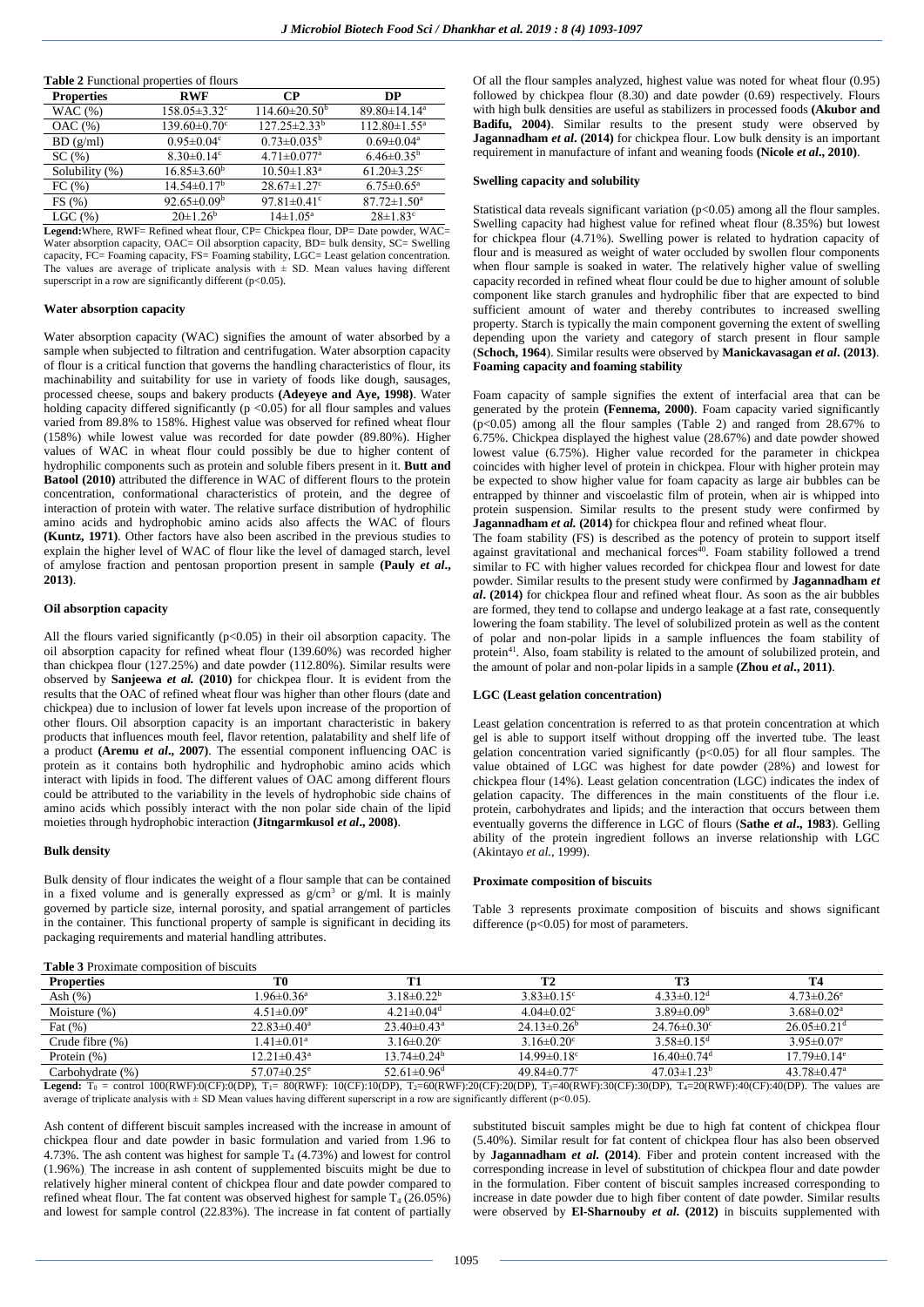wheat bran and date palm fruits. The protein content was studied highest in sample  $T_4$  and lowest in sample  $T_1$ . The higher protein content could be attributed to increase in concentration of chickpea flour. **Demir** *et al***. (2010)** reported that chickpea flour contain large amount of protein (21.88%). The carbohydrate content of the biscuits was calculated by difference method which involves summing up of all the proximate components on their analysis and subtraction of that sum total from 100. The observed results indicated that the carbohydrate content of biscuits decreased with increased substitution of chickpea flour and

**Table 4** Physical characteristics of biscuits

date powder in refined wheat flour. The highest value was obtained for sample  $T_0$  $(57.0\%)$  while lowest was analyzed for T<sub>4</sub> (43.7%).

## **Physical properties of biscuits**

The physical attributes of biscuits prepared with refined wheat flour, chickpea flour and date powder blends as well as 100% refined wheat flour biscuits are presented in Table 4.

| <b>Samples</b> | Diameter (W, cm)                                                                                                                                                                          | Thickness (T. cm) | Spread ratio $(%$             | Volume (cm <sup>3</sup> )     | <b>Spread factor</b> $(\%)$    |
|----------------|-------------------------------------------------------------------------------------------------------------------------------------------------------------------------------------------|-------------------|-------------------------------|-------------------------------|--------------------------------|
|                | $5.14\pm0.28$                                                                                                                                                                             | $0.68 \pm 0.03$   | $7.42 \pm 0.28$ <sup>a</sup>  | $17.30\pm0.86^{\rm b}$        | 100                            |
|                | $5.14\pm0.12$                                                                                                                                                                             | $0.68 \pm 0.02$   | $8.37\pm0.25^{\rm b}$         | $16.28 \pm 0.69^{\circ}$      | $112.71 \pm 0.12^b$            |
|                | $5.15 \pm 0.34$                                                                                                                                                                           | $0.67 \pm 0.03$   | $9.53 \pm 0.45$ <sup>c</sup>  | $14.70 \pm 0.29$ <sup>a</sup> | $128.20 \pm 0.31$ °            |
|                | $5.14\pm0.52$                                                                                                                                                                             | $0.67 \pm 0.02$   | $10.26 \pm 0.48$ <sup>d</sup> | $14.35 \pm 0.43^{\circ}$      | $138.40\pm0.18^{\rm d}$        |
|                | $5.14\pm0.18$                                                                                                                                                                             | $0.68 \pm 0.03$   | $11.15 \pm 0.49$ <sup>e</sup> | $13.71 \pm 0.70$ <sup>a</sup> | $149.73 \pm 0.74$ <sup>e</sup> |
|                | $\mathbf{I}$ , $\mathbf{I}$ ,, $\mathbf{I}$ 100/DWE\0/CE\0/DD\FF\00/DWE\0/CE\10/CE\10/DD\FF\00/DD\FF\00/CE\00/DD\FF\00/DD\FF\00/CE\00/DD\FF\00/DD\FF\00/DD\FF\00/DD\FF\00/DD\FF\00/DD\FF\ |                   |                               |                               |                                |

**Legend:**  $T_0$  = control 100(RWF):0(CF):0(DP),  $T_1 = 80$ (RWF): 10(CF):10(DP),  $T_2=60$ (RWF):20(CF):20(DP),  $T_3=40$ (RWF):30(CF):30(DP),  $T_4=20$ (RWF):40(CF):40(DP). The values are average of triplicate analysis with ± SD. Mean values having different superscript in a column are significantly different (p<0.05). \* Non-significant difference

Values for diameter and thickness of different biscuit samples were found to be identical (p>0.05) .The diameter of biscuits ranged from 5.045 to 5.345cm. However, other attributes like spread ratio and weight of biscuit samples differed significantly (p<0.05) and spread ratio of biscuits ranged from 7.42 to 11.15%. In case of spread ratio, positive trend was observed with the increase in level of substitution of chickpea flour and date powder, though a reverse trend was observed for weight. Greater content of protein negatively affects the spread ratio of cookies **(Gaines and Finney, 1989)**. However, cookies prepared with higher levels of chickpea flour, despite having high protein content demonstrated higher spread ratio. This anomalous behavior could be attributed to the reduced viscosity chickpea dough and hence the greater spread rate. Reduction in viscosity of dough was observed upon addition of 15% chickpea flour or more to the mixture of corn flour **(**Barron and Espinoza, 1993). Lower is the viscosity of dough, faster is the spreading rate of cookies **(Hoseney and Rogers, 1994)**. Spread factor of biscuits ranged from 112.71 to 149.73%. These values of spread factor observed higher as compared to control sample. Spread factor increased with increase in spread ratio it could be due to incorporation of chickpea that increased the lipid content in dough thus contributing to higher spread ratio of biscuits **(Gaines and Finney, 1989).**

## **Reduction in sugar level**

Normally, the sugar used in biscuit making is 50g per 100g of refined wheat flour. In present study, the mentioned sugar level was reduced with the use of date powder as sweetening agent and thus cutting down the amount of sugar required for biscuit manufacture. The sugar level was optimized by substituting date powder up to 20, 40, 60 and 80% with different combinations of sugar and date powder in different treatments. The high level of sugar present in dates was the main factor responsible for different undertaking substitution trials. It was observed that substitution of date powder beyond 30% level resulted in biscuits with harder texture and darker colour. The biscuits were harder probably due to high fiber content present in date powder and caramelization of sugar resulting in darker colour which was not acceptable. **Ahmed** *et al***. (1995)** and **Vandercook** *et al***. (1980)** stated that dates have a high carbohydrate content (70%), predominated by sugars. Fructose and glucose constitute the main sugars present in date which are present in level one with each other and both are reducing sugars. Generally, consumption of glucose cause instant spike in blood sugar levels as it most rapidly absorbed sugar (**Liu** *et al***., 2000**). On the other hand, fructose might act to reduce calorie intake compared to fat rich foods as it carries high level of sweetness (twice as much as glucose). On carrying out different trials by substitution of date powder for sugar, it was revealed that sugar may be substituted with date powder and reduction of sugar level to 60% was possible without any pronounced effect on sensory characteristics of biscuits.

#### **Sensory analysis of biscuits**

Table 5 shows the sensory characteristic of biscuits developed from refined wheat flour, chickpea four and date powder in different ratios and 100% refined wheat flour biscuits.

#### **Table 5** Sensory characteristics of biscuits

| Sample         | Color                        | <b>Taste</b>                 | <b>Texture</b>               | Overall<br>acceptability     |
|----------------|------------------------------|------------------------------|------------------------------|------------------------------|
| $T_0$          | $8.29 \pm 0.16$ <sup>d</sup> | $8.33 \pm 0.57$ °            | $7.66 \pm 0.57$ °            | $7.99 \pm 0.33^b$            |
| T.             | $7.88 \pm 0.22$ <sup>c</sup> | $8.33 \pm 0.32$ <sup>c</sup> | $7.33 \pm 0.29$ <sup>c</sup> | $7.95 \pm 0.20^{\rm b}$      |
| T <sub>2</sub> | $7.85 \pm 0.37$ °            | $7.33 \pm 0.27$ <sup>b</sup> | $7.00 \pm 0.26^b$            | $7.90 \pm 0.19^b$            |
| T <sub>3</sub> | $7.00 \pm 0.31^{\rm b}$      | $7.33 \pm 0.17^b$            | $7.00 \pm 0.20^b$            | $7.80\pm0.19^b$              |
| T <sub>4</sub> | $6.33 \pm 0.27$ <sup>a</sup> | $6.66 \pm 0.27$ <sup>a</sup> | $6.33 \pm 0.47$ <sup>a</sup> | $6.44 \pm 0.19$ <sup>a</sup> |

**Legend:**  $T_0$  = (Control) 100(RWF):0(CF):0(DP),  $T_1 = 80$ (RWF):10(CF):10(DP), T2=60(RWF):20(CF):20(DP), T3=40(RWF):30(CF):30(DP), T4=20(RWF): 40(CF):40(DP). The values are average of triplicate analysis with  $\pm$  SD Mean values having different superscript in a column are significantly different (p<0.05).

Biscuits were estimated for color, taste, texture and appearance. The highest quality scores (7.99) was obtained for control. The taste of biscuits prepared with up to 60% substitution of mixture of chickpea flour and date powders for RWF was acceptable and quite close to control in overall acceptability. In terms of nutrient profile, substituted biscuit had higher fat, protein and carbohydrate compared to control biscuits.

The score for texture and overall acceptability decreased with increase in amount of chickpea flour and date powder but was in acceptable range up to 60% level of substitution of chickpea flour and date powder. Further substitution was not acceptable as samples were harder in comparison to control biscuits. **El-Sharnouby** *et al.* (2012) reported similar results and stated that incorporation of 30% of wheat bran and date powder was appropriate for palatable biscuits.

## **CONCLUSION**

The study concludes that it is possible to prepare biscuits by incorporation of chickpea flour and date powder in refined wheat flour. It was revealed in the study that biscuits with higher protein (up to 33%) and fiber content (153%) could be prepared by addition of chickpea flour and date powder in the basic formulation. It was found that biscuits prepared with substitution up to 30% chickpea flour and 30% date powder were most acceptable in terms of colour, taste and texture. The incorporation of date powder in biscuits may cut down the sugar levels by nearly 60% compared to commercially available sugar enriched biscuits. These biscuits may be a nutritionally relevant option in the existing wide range of bakery products.

**Acknowledgement:** Authors acknowledge the Deptt. of Food Technology, Maharishi Dayanad University Rohtak, Haryana, India for technical support during the study.

## **REFERENCES**

AACC (2000). Approved Methods of the American Association of Cereal Chemists. 10<sup>th</sup> ed., *American Association of Cereal Chemists*, St. Paul.

Adeyemi, S. A. O., Ogazi, P. O. 1985. The place of plantain in composite flour. *World Health Organization* Report No. 522 of *Commerce Industry,* Lagos State, Nigeria.

Adeyeye, E. I., Aye, P. A. 1998. The effect of sample preparation on proximate composition and the functional properties of African yam bean flours. *Journal of Food Science, 75*(5), 253-261.

Ahmed, I. A., Ahmed, A. W. K., Robinson, R. K. 1995. Chemical composition of date varieties as influenced by the stage of ripening. *Food chemistry*, *54*(3), 305- 309[. https://doi.org/10.1016/0308-8146\(95\)00051-j](https://doi.org/10.1016/0308-8146(95)00051-j)

Akintayo, E. T., Oshodi, A. A., Esuoso, K. O. 1999. Effects of NaCl, ionic strength and pH on the foaming and gelation of pigeon pea (Cajanus cajan)<br>protein concentrates. Food Chemistry. 66(1). 51-56. protein concentrates. *Food* Chemistry, 66(1), 51-56. [https://doi.org/10.1016/s0308-8146\(98\)00155-1](https://doi.org/10.1016/s0308-8146(98)00155-1)

Akubor, P. I., Badifu, G. I. 2004. Chemical composition, functional properties and baking potential of African breadfruit kernel and wheat flour blends. *International Journal of Food Science and Technology*, *39*(2), 223-229. <https://doi.org/10.1046/j.0950-5423.2003.00768.x>

AOAC International 1995. Official Methods of Analysis of AOAC International. 14th ed*., Association of Official Analytical Chemists, Washington DC*.

AOAC International. 1999. Official Methods of Analysis of AOAC International. 15th ed*., Association of Official Analytical Chemists, Washington DC.* 

AOAC International. 2000. Official Methods of Analysis of AOAC International. 17th ed*., Association of Official Analytical Chemists, Washington DC*.

Appel, L. J., Moore, T. J., Obarzanek, E., Vollmer, W. M., Svetkey, L. P., Sacks, F. M., Lin, P. H. 1997. A clinical trial of the effects of dietary patterns on blood pressure. *New England Journal of Medicine*, *336*(16), 1117-1124. <https://doi.org/10.1097/00006205-199708000-00032>